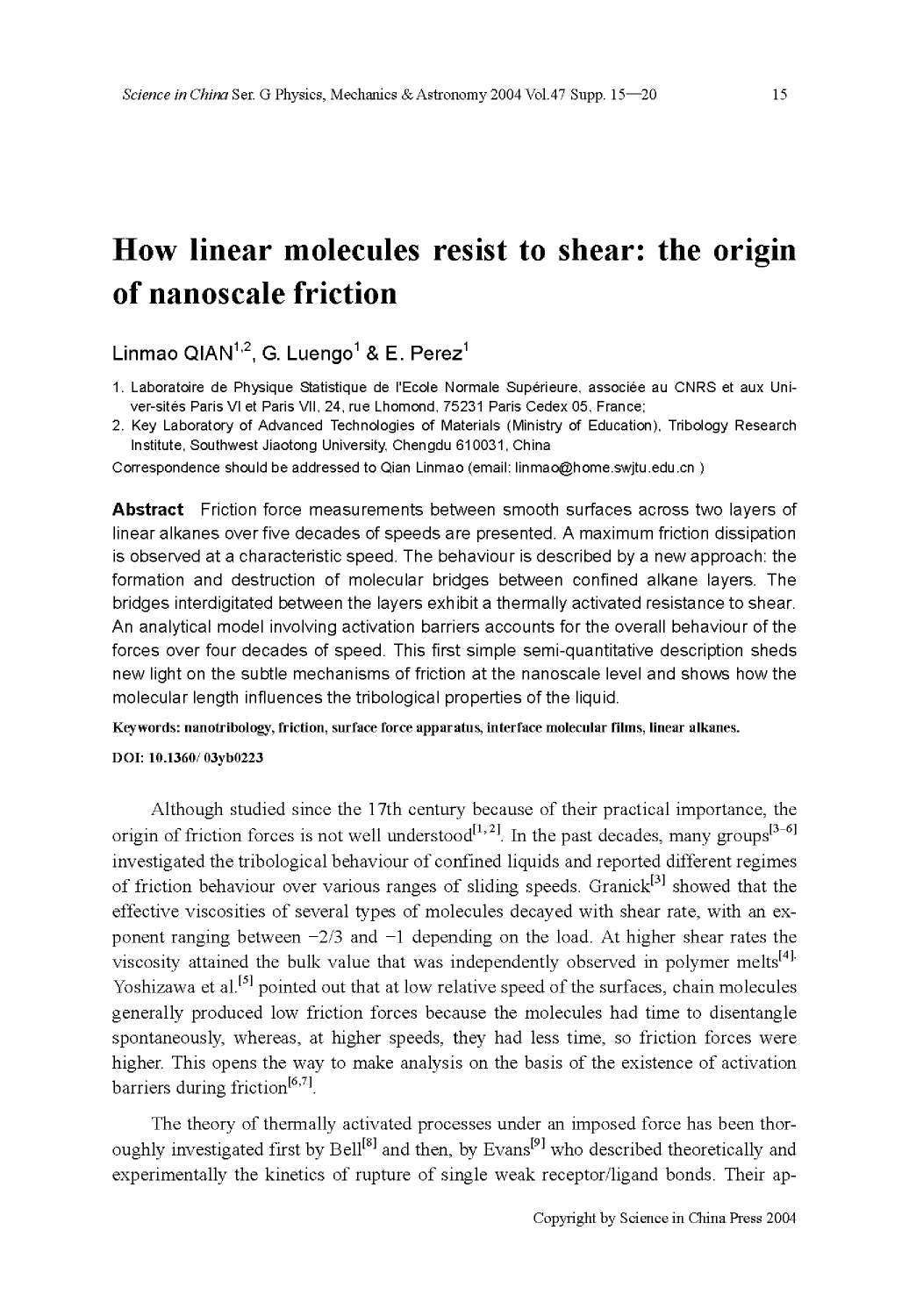proach offered a ready framework to analyze friction forces with entangled chain molecules. When confined between two smooth surfaces, many liquids adopt a layer structure over a few molecular diameters $[10]$ . In the case of linear alkanes, such layers have sometimes been suggested to be interdigitated  $[2, 5]$ . These bridges, as entanglements, must contribute to the total friction force. Therefore, with the simple geometry of their entanglements, linear alkanes are easier to be modelled in a friction process. In this case, the bridging molecules, although without real bonds, may easily be described in a similar way as the weak bonds used in Bell and Evans' theories<sup>[8,9]</sup>.

The new description of confined alkane layers, the theory describing the kinetics of thermally activated processes subject to an imposed force and a new measuring device create together an opportunity to shed new light on friction forces. It is shown here, how in the case of these simple molecules, this theory is able to explain friction behaviour, and why bridge formation and rupture is an important mechanism in the shearing of thin layers of liquids made of linear chains.

#### **1 Experiments and results**

We have constructed a friction force apparatus $^{[12]}$  based on the surface force apparatus (SFA) technique<sup>[13]</sup>. The device is able to measure the friction force between two curved surfaces, along with the force normal to the surfaces and their separation distance with an accuracy of  $\pm 1$ -2 Å. To produce the shear, a lower mica surface is driven horizontally by a piezoelectric bimorph. The displacement waveform is a triangle with an amplitude of 35  $\mu$ m, and the sliding speed is varied from 3 nm/s to 150  $\mu$ m/s. The friction force is measured by a spring whose flexion is probed by capacitance plates, giving a sensitivity of  $\pm 2 \mu$ N.

Hexadecane and dodecane were chosen because they have relative simple structure and their sufficient length can be considered as chain molecules. To have a high level of confinement, the distance was chosen to be that of two molecular layers  $(9 \text{ Å})$  and the load was 100  $\mu$ N. Fig. 1 shows the friction force as a function of speed. At very low speeds, the friction force is the least, and over a small range it increases approximately linearly with the logarithm of speed. At higher values, it reaches a maximum and then decreases as speed is further increased. Above a few tens of  $\mu$ m/s, the force increases again. It can be noticed that the hexadecane friction force curve has larger variations than that of dodecane.

## **2 Discussion**

When two surfaces are separated by a layer of alkane molecules whose thickness is twice the molecular chain diameter, one quarter of the alkane chains form bridges between the two layers $\left[11\right]$ . Because the first layer of molecules is practically adsorbed on the mica surfaces, it is reasonable to assume that the layers move with the adjacent surface. As a consequence, during sliding, the bridges suffer a force that tends to stretch them and therefore to reduce their number (fig. 2). Thus from the bridge configuration to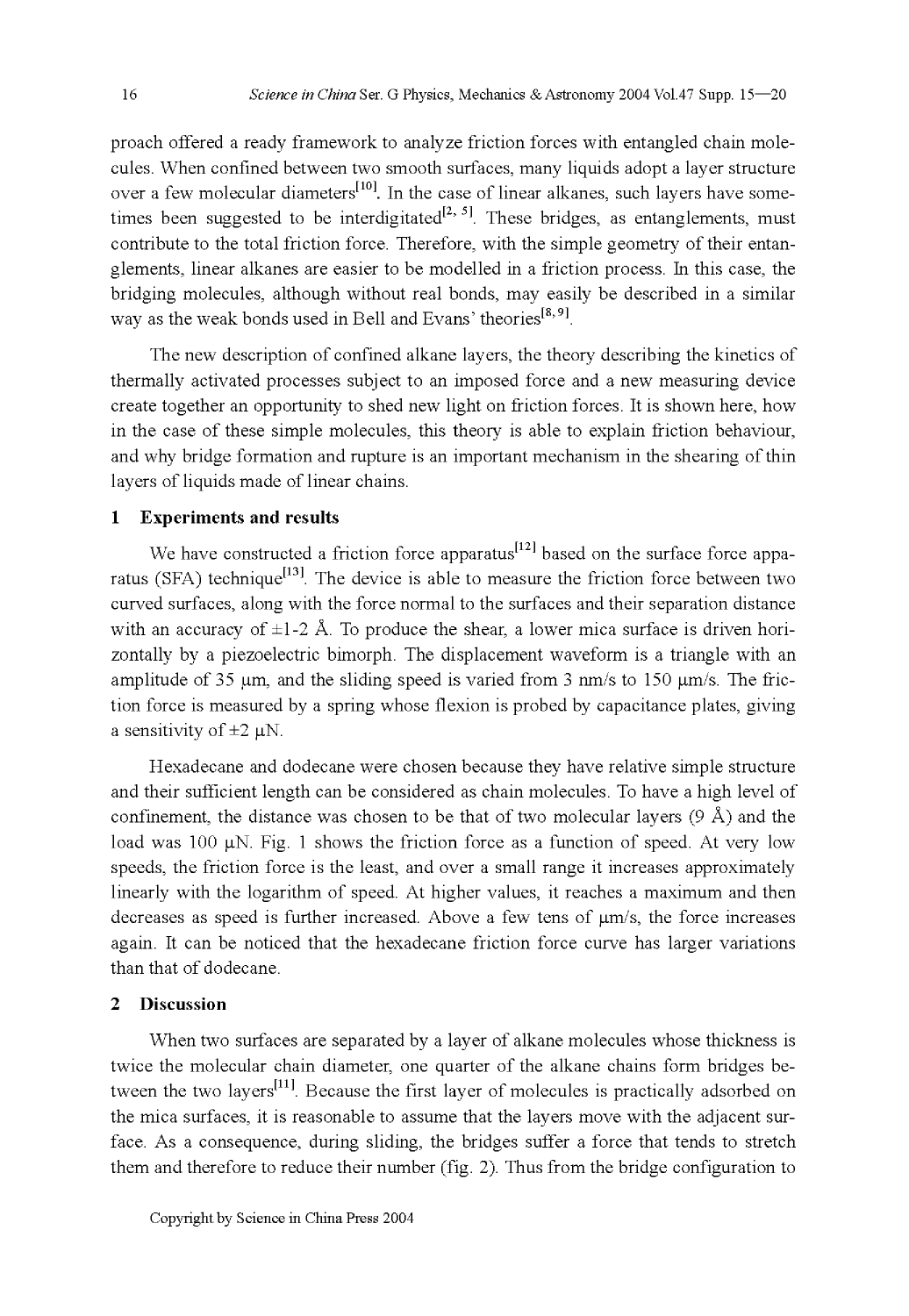the non-bridge one, the molecule must pass am activation barrier for a few CH2 groups leaving one layer (and one surface) to the interlayer region.



Fig. 1. Friction force curves for hexadecane and dodecane for a load of 100  $\mu$ N and for a distance between the surfaces of 0.9 nm. The apparatus measures the friction forces between two molecularly smooth surfaces separated by two alkane layers. The solid lines are fits to eq. (2).



Fig. 2. (a) The confined alkane chains form bridges between two mica surfaces. During sliding, chain molecules are elastically stretched and exhibit a time-dependent ramp force  $f(t) = kvt$ . (b) The ramp force  $f(t)$  applied to the bridges increases their energy level, until, at a force  $ft$ , they undergo transition and the molecules go entirely in one of the two layers.

When stretched, chain molecules exhibit an elastic restoring force with a spring constant  $k^{[14]}$ . As a consequence, the sliding of one layer relative to the other at the speed v will result in a time-dependent ramp force  $f(t) = kvt$ . T. Theory <sup>[8, 9]</sup> predicts that when a ramp force  $f(t)$  is applied to one molecule to help it overcome an activation bar- rier, the most probable value  $f^*$  of the force  $f_t$  at which it will pass it, varies linearly with the logarithm of the loading rate  $r_f$ , here,  $f^* \propto \ln k v$ . The time-averaged force suffered by each bridge during its lifetime is equal to  $f^*/2$ , and its time-averaged energy level is  $f_t^2/6k + 1.1k_BT$ . The friction force  $F_t$  results from the contributions of all the stressed bridges:

$$
F_f = \frac{n(v)f^*}{2} \tag{1}
$$

where  $n(v)$  is the number of bridges. Under zero shear, the rate of creation of bridges is

www.scichina.com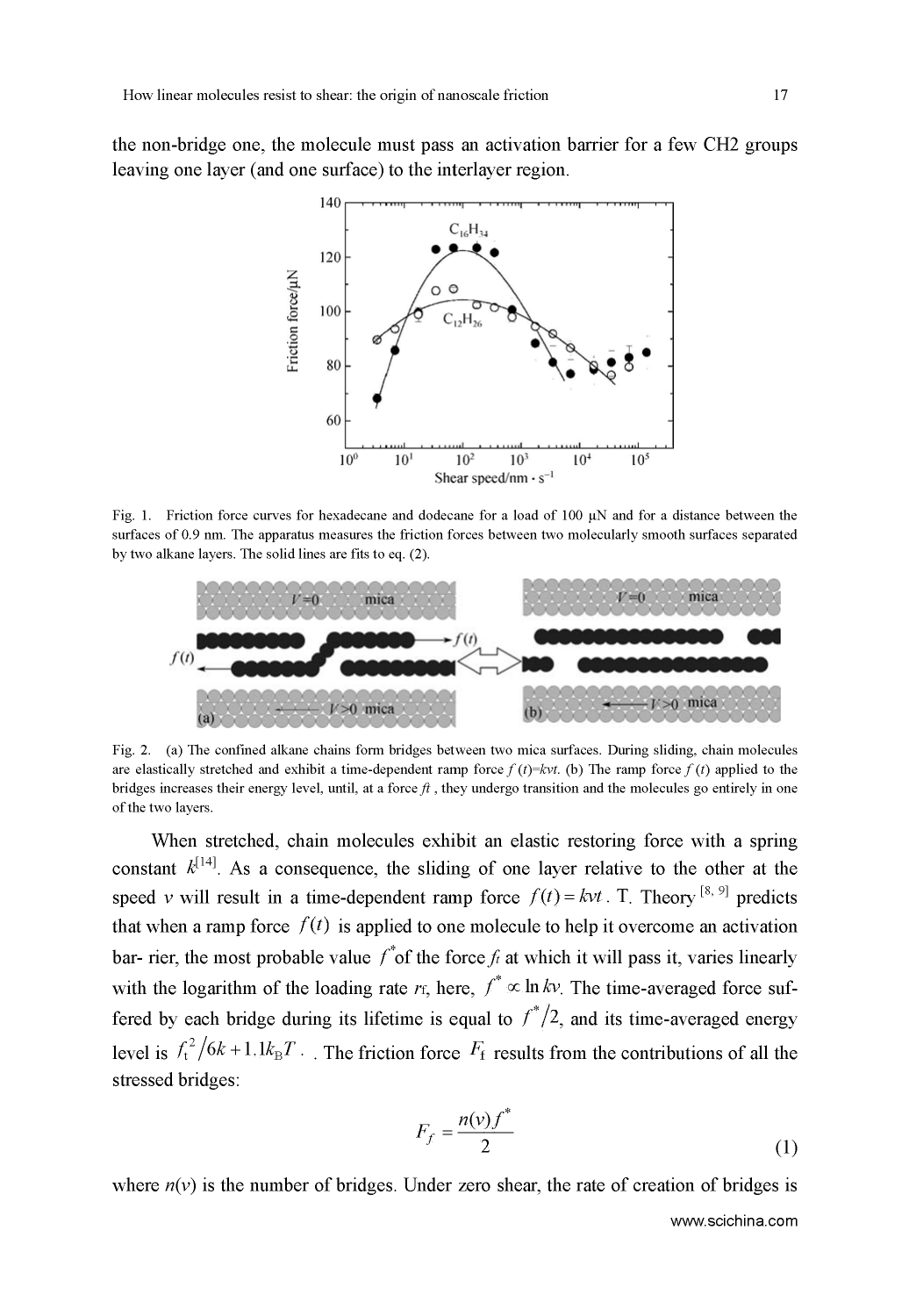equal to their rate of disappearance. As the sliding speed  $\nu$  is increased, the rate of dis-appearance of bridges exceeds that of the creation of new bridges until a new steady state population of bridges  $n(v)$  is reached, depending on the sliding speed. If all the bridges had their transition at the most probable value  $f^*$ , the steady state population of bridges would be  $n(v)$   $n(v) \approx Ne^{-1.1-f^{*2}/6kk_B T}$ , where N is the number of molecules in the contact area. Because of thermal fluctuations, the transition forces  $f_t$  taken separately from each molecule follow a Gauss distribution. As  $f^*$  is linear inln, the friction force is expected to be of the form:

$$
F_{\mathbf{f}} = a(\ln v + b) e^{-c(\ln v + b)^2}, \qquad (2)
$$

with

$$
a = \frac{N}{3} \sqrt{ckk_B T}
$$
,  $b = -\ln, v_0$  and  $c = \frac{2k_B^2 T^2}{x_p^2 (12k k_B T + \sigma^2)}$ ,

where  $x_{\beta}$  is the escape distance from the potential well, which is the distance the molecule has to travel in order to pass the activation barrier,  $v_0$  is the speed at which the bridges disappear spontaneously (under zero force) due to thermal fluctuations, and  $\sigma \approx \frac{k_B T}{2x_e}$  is the half standard deviation of the distribution of the actual forces  $f_t$  at which the bridges disappear<sup>[9]</sup>.

This description predicts a linear rise of  $F_4$  at ultra-low speeds and a decrease at high speeds. The amplitude of the rise and decrease should be higher for more bridges, i.e. with longer chains, and smaller for shorter chains because they are closer to spheres. This relatively simple description is in quantitative agreement with the experimental results, as can be seen from the fits to eq. (2) in fig. 1 (solid curves). The fit parameters are displayed in table 1.

Table 1 Values of the fit parameters  $a, b, c$ , corresponding to the molecular bridging model for hexadecane and dodecane. The escape distance  $x\beta$ , the number N of molecules in the contact area and the speed v0 at which the bridges disappear under zero force are also given

|                | $a/\mu N$ |      | с     | Ν               | $x_{\beta}$ /nm | $v_0/mm$ $s_{-1}$ |
|----------------|-----------|------|-------|-----------------|-----------------|-------------------|
| $C_{16}H_{34}$ | 39.1      | 0.55 | 0.019 | $0.82\times108$ | 1.37            | 0.577             |
| $C_{12}H_{26}$ | 18.4      | 4.75 | 0.006 | $0.95\times108$ | 2.08            | 0.009             |

The number of molecules  $N$  in the contact area (table 1) is close to the one expected  $(\sim 1.3 \times 10^8)$  from the geometry of the system (two surfaces with a radius of curvature of 2 cm separated by two 0.45 nm thick alkane layers). The energy barrier considered here is mainly the work of removing a few CH2 groups from one surface and to make some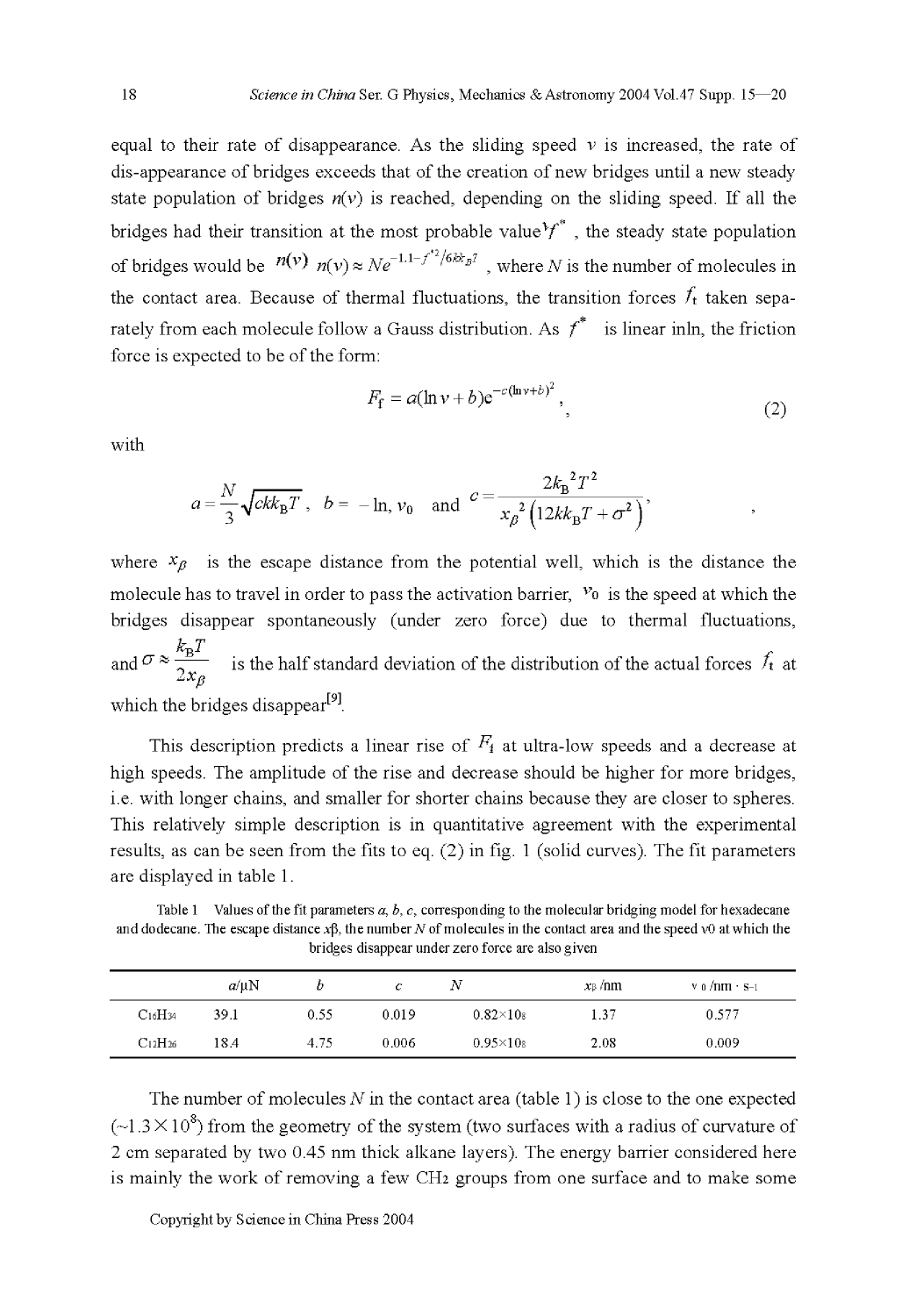room in the other surface in order to adsorb them. The large value of the escape dis-tance  $x_B$  can be explained as follows: the alkane molecules are not pulled in a direction normal to the surfaces, but parallel to them. This model does not require the knowledge of the rate of creation of bridges. However, the use of a Boltzmann distribution has some limitations for a system of molecules in an out-of-equilibrium situation. An alternative model based on the lifetime of the bridges under a force can be easily derived and pre-dict to a similar behavior $^{[15]}$ .

Several regimes with an increase or decrease in friction forces have already been reported separately in a limited range of speeds $[4, 5]$ . Here, the measurements are made over a wide range of speeds and a unified theory is established that explains the whole behavior. At ultra-low speeds, the molecules have enough time to rearrange by diffusion and thermal fluctuations, hence the friction force is low (fig. 2). At higher speeds, the molecules have less time to adjust and the rearrangements are increasingly forced. Consequently, there is an increase in the friction force. When the speed is increased even further, the bridges are reduced considerably in number because their rate of disappearance exceeds their rate of formation by an increasing amount: the force therefore reaches a maximum and then declines at higher speeds. Finally, when the speed exceeds tens of gm/s or more, the friction force increases again. We have reached a hydrodynamic regime in which viscous drag is the dominant contribution to the shearing forces. Comparison of the curves of dodecane and hexadecane shows that a shorter chain fluid gives a flatter curve.

### **3 Conclusion**

When confined to a few molecular layers between two surfaces, long chain molecules can form layer interdigitations, which can be one of the main sources of friction as we have shown. Molecules that interdigitate the layers resist to the "ironing" due to sliding and this generates friction. Their simple geometry will lead to the establishment of an analytical model which can account for the force over 4 decades of speed. This model could be extended in future to other types of molecules and to systems with more sophisticated entanglements.

**Acknowledgements** This work was supported by the National Natural Science Foundation of China (Grant No. 50305029).

#### **References**

- 1. Bhushan, B., Israelachvili, J. N., Landman, U., Nanotribology: friction, wear and lubrication at the atomic scale, Nature, 1995, 374(6523): 607-616.[DOI]
- 2. Israelachvili, J. N., Berman, A. D., Surface forces and microrheology of molecular thin liquid films, in Handbook of Micro/Nanotribology, (ed. Bhushan, B.), New York: CRC Press, 1999, 267-319.
- 3. Granick, S., Motions andrelaxations of confined liquids, Science, 1991, 253(5026): 1374 1379.
- 4. Luengo, G, Schmitt, F.-J., Hill, R. et al., Thin film rheology and tribology of confined polymer melts: contrast with bulk properties, Macromolecules, 1997, 30: 2482-2494.[DOI]
- 5. Yoshizawa, H., Israelachvili, J. N., Fundmental mechanisms of interficial friction II: stick-slip friction of spherical and chain molecules, J. Phys. Chem., 1993, 97: 11300-11313.